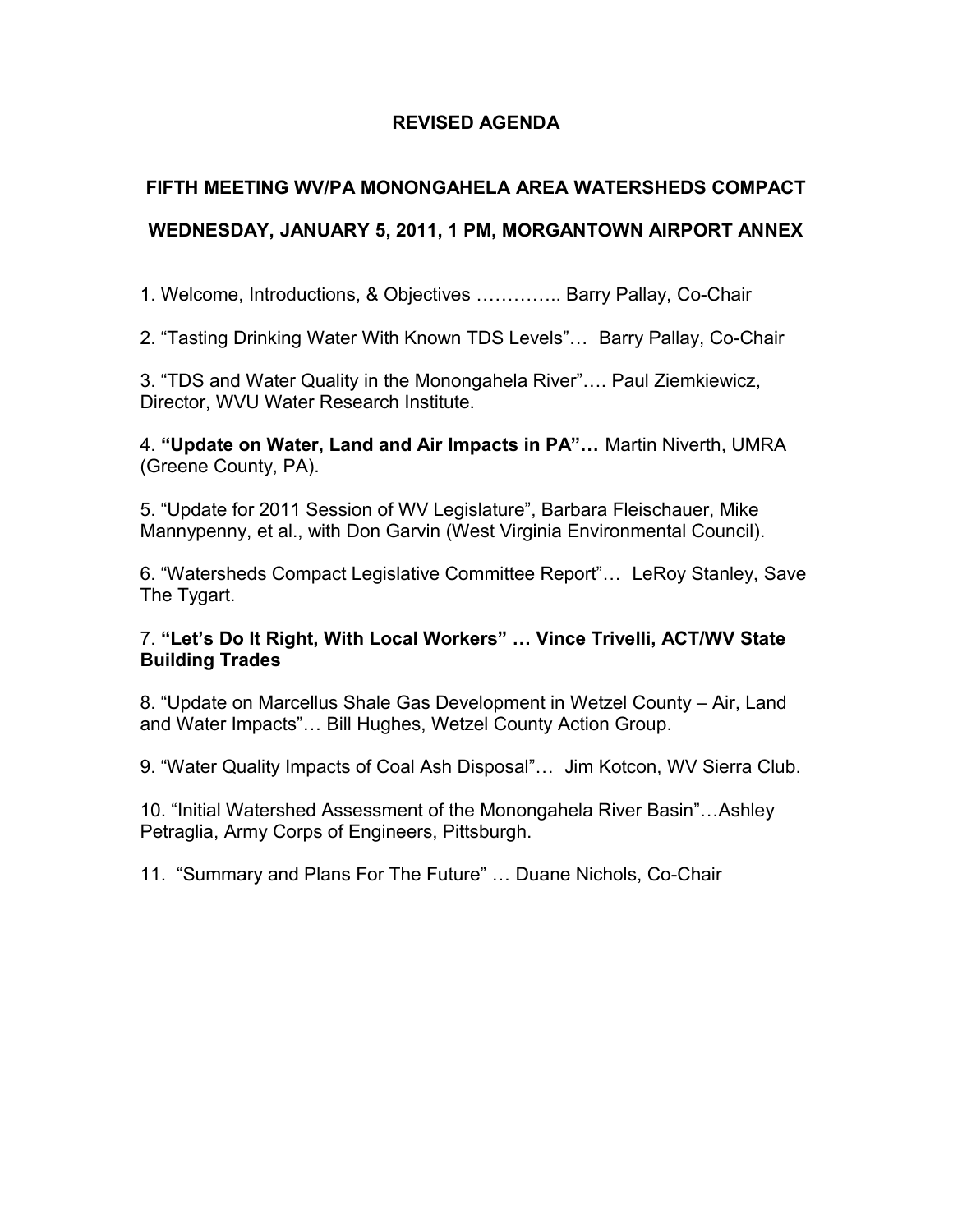## **MINUTES**

## **FIFTH MEETING WV/PA MONONGAHELA AREA WATERSHEDS COMPACT**

# **WEDNESDAY, JANUARY 5, 2011, 1 PM, MORGANTOWN AIRPORT ANNEX**

1 – Barry Pallay opened the meeting and welcomed everyone. Everyone introduced themselves.

2 - Barry Pallay spoke about the taste of drinking water with known TDS levels. He said it was important for the WV Legislature to pass legislation to protect the river's drinking water for the people. He said that minimum water quality standards must be established to protect the water, people and for industrial uses. He told "a tale of two cities (states)"; referring to New York's development of regulations before it allows Marcellus Shale Gas drilling, whereas West Virginia allows Marcellus Shale Gas to be drilled before adequate regulations protecting the water and the people are developed.

Pallay said there were 57,000 active wells in WV and only 17 inspectors. WV needs more inspectors, he said.

Pallay reminded the assembled folks that regulation legislation died in the Senate last year because there was a lack of a quorum.

3 – In Paul Ziemkiewicz' absence, Rose Riley spoke about TDS in the Monongalia River, its water quality, and specifically about a real time monitoring site at Turtorsville, MD, mile 17 of the Youghiogheny River. She said the level of TDS has increased in the river over the years and Marcellus Shale Gas drilling is pushing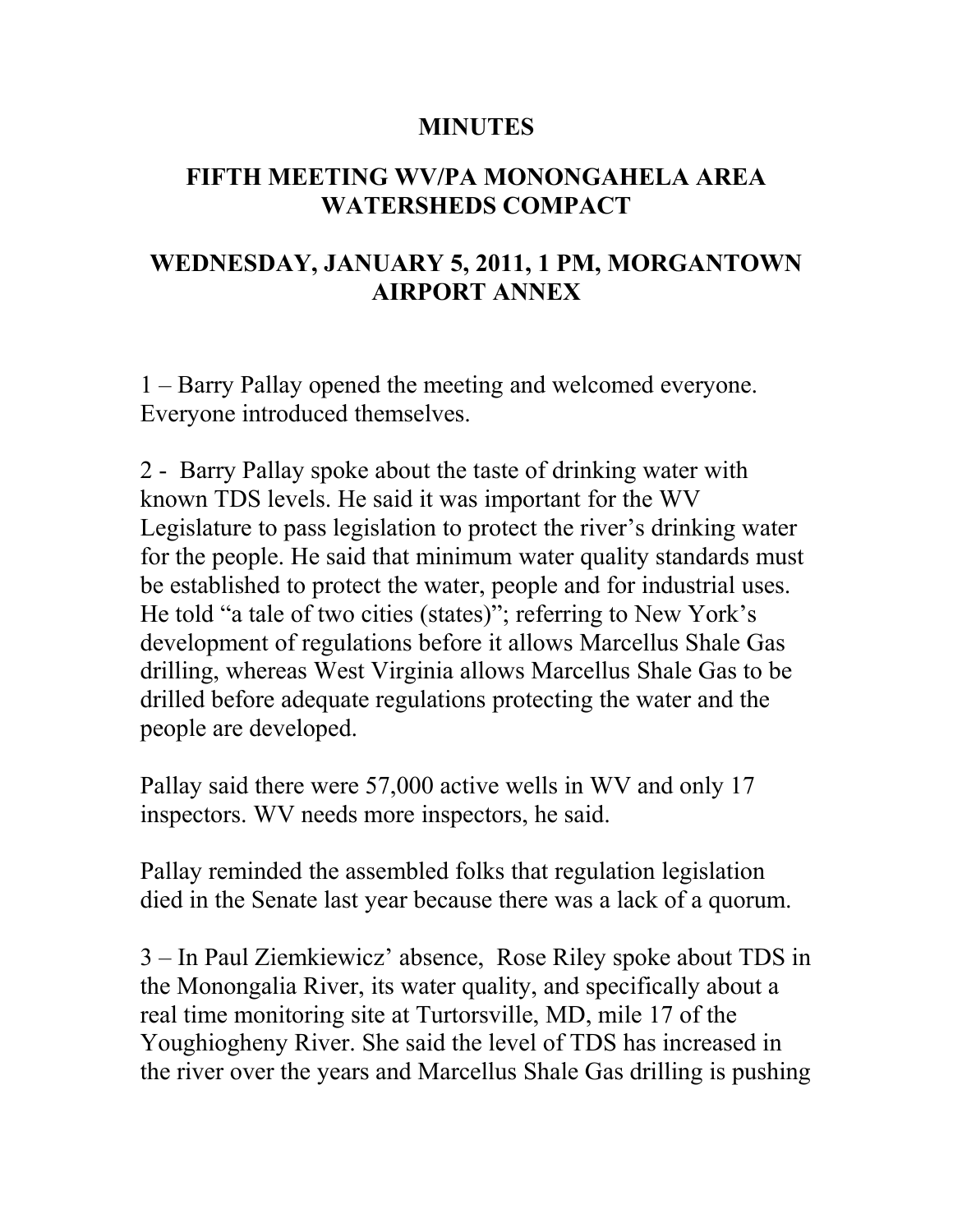it higher. She also said that with water withdrawal, there was not enough water to dilute the TDS, thus the water quality decreased.

4 - Martin Niverth spoke of concerns that Marcellus Shale Gas drilling is now the dominant drilling in Greene County, PA. He said currently most waste comes from coal mines and not gas wells. He is concerned about the fraqing solutions that stay in the ground and also comes out of the ground because of Marcellus Shale Gas drilling. He suggested that used Frac water was being dumped into coal mines.

5 – A joint "Update for 2011 Session of WV Legislature" was presented by Delegates Barbara Fleischauer, Mike Mannypenny, et al., with Don Garvin assisting.

Don Garvin said the state rule of 500 ppm TDS in streams to protect humans is stronger than the PA rule. The WV E-Council recommends 250 ppm of TDS, which is the EPA standard, he said.

Garvin said two legislative bills were introduced by the WV DEP and the Joint Judiciary Committee. It is the Tim Manchin bill and it covers water use, protection and withdrawal. He said the bill will not come out of committee. It will die there because of industry opposition. There is no mention of air quality in the bill. There is more concern regarding drilling in the northern counties than the southern counties, because there is more Macellus Shale Gas and drilling in the northern coal fields, than in counties southern.

Deb Fulton sent a letter to the Acting Governor asking for a meeting and one will be scheduled. She encouraged folks to contact Senate Judiciary Committee members. She also discussed an Action Plan calling on folks to 1) sign a circulated petition, 2) contact Legislators by mail, email and phone calls, and 3) send letters to news editors.